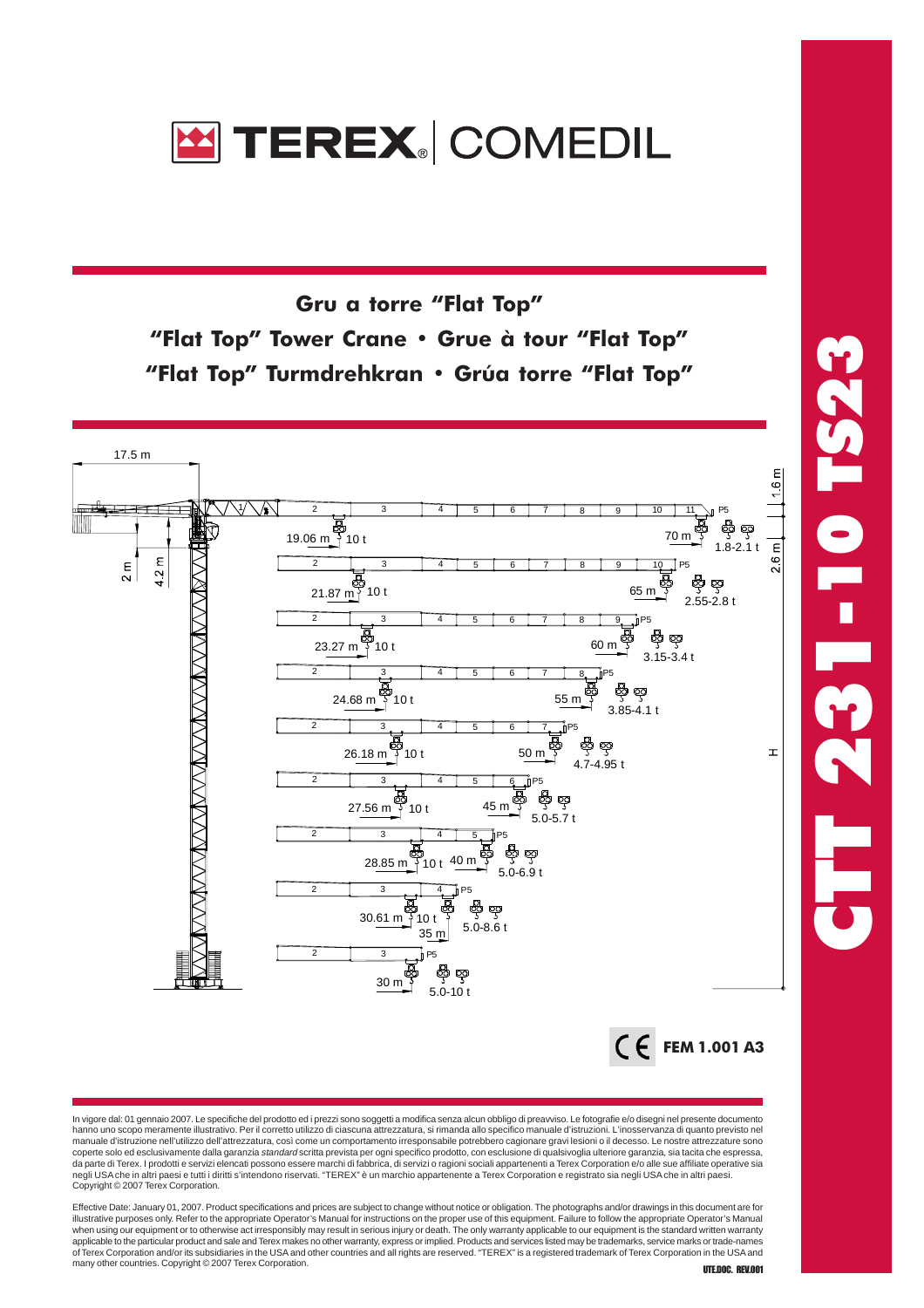



| Diagramma di portata<br><b>Load Diagram</b>                                                                                                                                                                                                                                                                                                          |             | $\bullet$<br>$\bigcirc$    |                                              |                                                      |                             | <b>Lastkurven</b> | <b>Courbes de charges</b> |                   | $\bullet$<br>$\bf \Phi$ |      |                                 | Curvas de cargas <b>B</b>   |                         |
|------------------------------------------------------------------------------------------------------------------------------------------------------------------------------------------------------------------------------------------------------------------------------------------------------------------------------------------------------|-------------|----------------------------|----------------------------------------------|------------------------------------------------------|-----------------------------|-------------------|---------------------------|-------------------|-------------------------|------|---------------------------------|-----------------------------|-------------------------|
|                                                                                                                                                                                                                                                                                                                                                      |             |                            |                                              |                                                      |                             |                   |                           |                   |                         |      |                                 |                             |                         |
| $\ddot{\textbf{0}}$                                                                                                                                                                                                                                                                                                                                  |             |                            |                                              | CTT 231-10                                           |                             |                   |                           |                   |                         |      |                                 |                             |                         |
| 圗<br>து<br>မြေ<br>$\mathbb{Z}$ $\mathbb{Z}$ $\mathbb{Z}$ $\mathbb{Z}$ $\mathbb{Z}$ $\mathbb{Z}$ $\mathbb{Z}$ $\mathbb{Z}$ $\mathbb{Z}$ $\mathbb{Z}$ $\mathbb{Z}$ $\mathbb{Z}$ $\mathbb{Z}$ $\mathbb{Z}$ $\mathbb{Z}$ $\mathbb{Z}$ $\mathbb{Z}$ $\mathbb{Z}$ $\mathbb{Z}$ $\mathbb{Z}$ $\mathbb{Z}$ $\mathbb{Z}$ $\mathbb{Z}$ $\mathbb{Z}$ $\mathbb{$ | 20          | 25                         | 30                                           | 35                                                   | 40                          | 45                | 50                        | 55                | 60                      | 65   | 70                              |                             |                         |
| 5 <sub>t</sub><br>$35,58$ m<br>$\sim$<br>$^{\dagger}$                                                                                                                                                                                                                                                                                                | 5,0         | 5,0                        | 5,0                                          | $5,0$                                                | 4,34                        | 3,76              | 3,29                      | 2,91              | 2,59                    | 2,33 | 2,10                            |                             |                         |
| 5 <sub>t</sub><br>33,88 m<br>$\mathbf{t}$<br>$\blacksquare$                                                                                                                                                                                                                                                                                          | 5,0         | 5,0                        | $5,0$                                        | 4,80                                                 | 4,04                        | 3,46              | 2,99                      | 2,61              | 2,29                    | 2,03 | 1,80                            |                             |                         |
| $10 t - 19,06 m$<br>$\mathbf{t}$                                                                                                                                                                                                                                                                                                                     | 9,45        | 7,26                       | 5,82                                         | 4,80                                                 | 4,04                        | 3,46              | 2,99                      | 2,61              | 2,29                    | 2,03 | 1,80                            |                             |                         |
| 5 <sub>t</sub><br>$40,67$ m<br>$\mathbf{t}$                                                                                                                                                                                                                                                                                                          | 5,0         | 5,0                        | $5,0$                                        | $5,0$                                                | $5,0$                       | 4,43              | 3,90                      | 3,46              | 3,10                    | 2,80 |                                 |                             |                         |
| 5 <sub>t</sub><br>$39,13 \text{ m}$<br>$\mathbf{t}$<br>$\sim$                                                                                                                                                                                                                                                                                        | 5,0         | 5,0                        | $5,0$                                        | $5,0$                                                | 4,87                        | 4,19              | 3,66                      | 3,22              | 2,86                    | 2,55 |                                 |                             |                         |
| $10t - 21,87m$<br>$\mathbf{t}$                                                                                                                                                                                                                                                                                                                       | 10,0        | 8,56                       | 6,91                                         | 5,74                                                 | 4,87                        | 4,19              | 3,66                      | 3,22              | 2,86                    | 2,55 |                                 |                             |                         |
| $43,62 \text{ m}$<br>5 <sub>t</sub><br>$\mathcal{L}^{\pm}$<br>$\mathbf{t}$                                                                                                                                                                                                                                                                           | 5,0         | 5,0                        | $5,0$                                        | 5,0                                                  | 5,0                         | 4,82              | 4,25                      | 3,79              | 3,40                    |      |                                 |                             |                         |
| $-41,84$ m<br>5 <sub>t</sub><br>$\mathbf{t}$                                                                                                                                                                                                                                                                                                         | 5,0         | 5,0                        | $5,0$                                        | 5,0                                                  | 5,0                         | 4,57              | 4,0                       | 3,54              | 3,15                    |      |                                 |                             |                         |
| $23,27$ m<br>$10t -$<br>$\mathbf{t}$                                                                                                                                                                                                                                                                                                                 | 10,0        | 9,21                       | 7,45                                         | 6,21                                                 | 5,28                        | 4,57              | 4,0                       | 3,54              | 3,15                    |      |                                 |                             |                         |
| 5 <sub>t</sub><br>$46,53 \text{ m}$<br>$\mathbf{t}$<br>$\mathcal{L}_{\mathcal{A}}$                                                                                                                                                                                                                                                                   | $5,0$       | 5,0                        | $5,0$                                        | $5,0$                                                | $5,0$                       | $5,0$             | 4,59                      | 4,10              |                         |      |                                 |                             |                         |
| 5 <sub>t</sub><br>$-44,58 \text{ m}$<br>$\mathbf{t}$                                                                                                                                                                                                                                                                                                 | 5,0         | 5,0                        | $5,0$                                        | 5,0                                                  | 5,0                         | 4,94              | 4,34                      | 3,85              |                         |      |                                 |                             |                         |
| $24,68$ m<br>$10t -$<br>$\mathbf{t}$                                                                                                                                                                                                                                                                                                                 | 10,0        | 9,85                       | 7,99                                         | 6,68                                                 | 5,70                        | 4,94              | 4,34                      | 3,85              |                         |      |                                 |                             |                         |
| 5 <sub>t</sub><br>$-49,57 \text{ m}$<br>$\mathbf{t}$                                                                                                                                                                                                                                                                                                 | $5,0$       | 5,0                        | 5,0                                          | 5,0                                                  | $5,0$                       | $5,0$             | 4,95                      |                   |                         |      |                                 |                             |                         |
| 5 <sub>t</sub><br>$47,51 \text{ m}$<br>$\mathbf{t}$<br>$\mathcal{L}_{\mathcal{A}}$                                                                                                                                                                                                                                                                   | 5,0         | 5,0                        | $5,0$                                        | 5,0                                                  | 5,0                         | $5,0$             | 4,70                      |                   |                         |      |                                 |                             |                         |
| $26,18$ m<br>$10t -$<br>$\mathbf{t}$                                                                                                                                                                                                                                                                                                                 | 10,0        | 10,0                       | 8,56                                         | 7,17                                                 | 6,14                        | 5,34              | 4,70                      |                   |                         |      |                                 |                             |                         |
| $45,00 \text{ m}$<br>5 <sub>t</sub><br>$\sim$<br>$\mathbf{t}$                                                                                                                                                                                                                                                                                        | 5,0         | 5,0                        | $5,0$                                        | 5,0                                                  | 5,0                         | 5,00              |                           |                   |                         |      |                                 |                             |                         |
| 5 <sub>t</sub><br>$-45,00 \text{ m}$<br>$\mathbf{t}$                                                                                                                                                                                                                                                                                                 | 5,0         | 5,0                        | 5,0                                          | $5,0$                                                | 5,0                         | 5,00              |                           |                   |                         |      |                                 |                             |                         |
| $27,56$ m<br>$10t -$<br>$\mathbf{t}$                                                                                                                                                                                                                                                                                                                 | 10,0        | 10,0                       | 9,09                                         | 7,63                                                 | 6,54                        | 5,70              |                           |                   |                         |      |                                 |                             |                         |
| 5 <sub>t</sub><br>$40,00 \text{ m}$<br>$\mathbf{t}$<br>$\sim$<br>5 <sub>t</sub>                                                                                                                                                                                                                                                                      | 5,0         | 5,0<br>5,0                 | $5,0$                                        | $5,0$<br>$5,0$                                       | 5,0                         |                   |                           |                   |                         |      |                                 |                             |                         |
| $40,00 \text{ m}$<br>$^{\dagger}$<br>$\sim$<br>$10t -$<br>28,85 m<br>$\mathbf{t}$                                                                                                                                                                                                                                                                    | 5,0<br>10,0 | 10,0                       | 5,0<br>9,57                                  | 8,04                                                 | 5,0<br>6,90                 |                   |                           |                   |                         |      |                                 |                             |                         |
| 5 <sub>t</sub><br>$35,00 \, \text{m}$<br>$\mathcal{L}^{\pm}$<br>$\mathbf{t}$                                                                                                                                                                                                                                                                         | 5,0         | 5,0                        | 5,0                                          | 5,00                                                 |                             |                   |                           |                   |                         |      |                                 |                             |                         |
| 5 <sub>t</sub><br>$35,00 \text{ m}$<br>$\sim$<br>$\mathbf{t}$                                                                                                                                                                                                                                                                                        | 5,0         | 5,0                        | 5,0                                          | 5,00                                                 |                             |                   |                           |                   |                         |      |                                 |                             |                         |
| $10t -$<br>$30,61$ m<br>$\mathbf{t}$                                                                                                                                                                                                                                                                                                                 | 10,0        | 10,0                       | 10,0                                         | 8,60                                                 |                             |                   |                           |                   |                         |      |                                 |                             |                         |
| 5 <sub>t</sub><br>$30,00 \, \text{m}$<br>$\mathcal{L}^{\pm}$<br>$\mathbf{t}$                                                                                                                                                                                                                                                                         | $5,0$       | 5,0                        | $5,0$                                        |                                                      |                             |                   |                           |                   |                         |      |                                 |                             |                         |
| 5 <sub>t</sub><br>$30,00 \, \text{m}$<br>$\ddagger$                                                                                                                                                                                                                                                                                                  | 5,0         | 5,0                        | $5,0$                                        |                                                      |                             |                   |                           |                   |                         |      |                                 |                             |                         |
| $10t -$<br>$30,00 \, \text{m}$                                                                                                                                                                                                                                                                                                                       | 10,0        | 10,0                       | 10,0                                         |                                                      |                             |                   |                           |                   |                         |      |                                 |                             |                         |
|                                                                                                                                                                                                                                                                                                                                                      |             |                            |                                              |                                                      |                             |                   |                           |                   |                         |      |                                 |                             |                         |
| Altre installazioni                                                                                                                                                                                                                                                                                                                                  |             | . .                        |                                              |                                                      | <b>Autres implantations</b> |                   | Ð                         |                   |                         |      | <b>Otras implantaciones</b>     |                             | E.                      |
| <b>Other configurations</b>                                                                                                                                                                                                                                                                                                                          |             | $\boldsymbol{\bm{\oplus}}$ |                                              |                                                      | Aufstellmöglichkeiten       |                   | $\bf \Phi$                |                   |                         |      |                                 |                             |                         |
|                                                                                                                                                                                                                                                                                                                                                      |             |                            |                                              |                                                      |                             |                   |                           |                   |                         |      |                                 |                             |                         |
|                                                                                                                                                                                                                                                                                                                                                      |             |                            |                                              |                                                      |                             |                   |                           |                   |                         |      |                                 |                             |                         |
|                                                                                                                                                                                                                                                                                                                                                      |             |                            |                                              |                                                      |                             |                   |                           |                   | Ų                       |      |                                 |                             |                         |
|                                                                                                                                                                                                                                                                                                                                                      |             |                            |                                              |                                                      |                             |                   |                           |                   |                         |      |                                 |                             |                         |
|                                                                                                                                                                                                                                                                                                                                                      |             |                            |                                              |                                                      |                             |                   |                           | $\circ$           |                         |      |                                 |                             |                         |
| $\pm$                                                                                                                                                                                                                                                                                                                                                |             |                            | Gru climbing<br><b>Bottom climbing crane</b> |                                                      | o<br>$\bf \Phi$             |                   |                           |                   |                         |      | Gru ancorata                    | Crane tied to the structure | $\bullet$<br>$\bf \Phi$ |
| O                                                                                                                                                                                                                                                                                                                                                    |             |                            | Télescopage sur dalles                       |                                                      | $\bullet$                   |                   |                           |                   |                         |      | Grue ancrée                     |                             | $\bullet$               |
|                                                                                                                                                                                                                                                                                                                                                      |             |                            |                                              | Kletterkran im Gebäude<br>Telescopage grúa trepadora | $\bf o$<br>❶                |                   |                           | w                 | H                       |      | Geankerter Kran<br>Grúa anclada |                             | $\bullet$<br>❶          |
|                                                                                                                                                                                                                                                                                                                                                      |             |                            |                                              |                                                      |                             |                   |                           | <b>Survey Co.</b> |                         |      |                                 |                             |                         |
|                                                                                                                                                                                                                                                                                                                                                      |             |                            |                                              |                                                      |                             |                   |                           |                   |                         |      |                                 |                             |                         |
|                                                                                                                                                                                                                                                                                                                                                      |             |                            |                                              |                                                      |                             |                   |                           | ⋖                 |                         |      |                                 |                             |                         |
|                                                                                                                                                                                                                                                                                                                                                      |             |                            |                                              |                                                      |                             |                   |                           |                   |                         |      |                                 |                             |                         |
|                                                                                                                                                                                                                                                                                                                                                      |             |                            |                                              |                                                      |                             |                   |                           |                   |                         |      |                                 |                             |                         |
|                                                                                                                                                                                                                                                                                                                                                      |             |                            |                                              |                                                      |                             |                   |                           |                   |                         |      |                                 |                             |                         |
|                                                                                                                                                                                                                                                                                                                                                      |             |                            |                                              |                                                      |                             |                   |                           |                   |                         |      |                                 |                             |                         |
|                                                                                                                                                                                                                                                                                                                                                      |             |                            |                                              |                                                      |                             |                   |                           |                   |                         |      |                                 |                             |                         |
|                                                                                                                                                                                                                                                                                                                                                      |             |                            |                                              |                                                      |                             |                   |                           |                   |                         |      |                                 |                             |                         |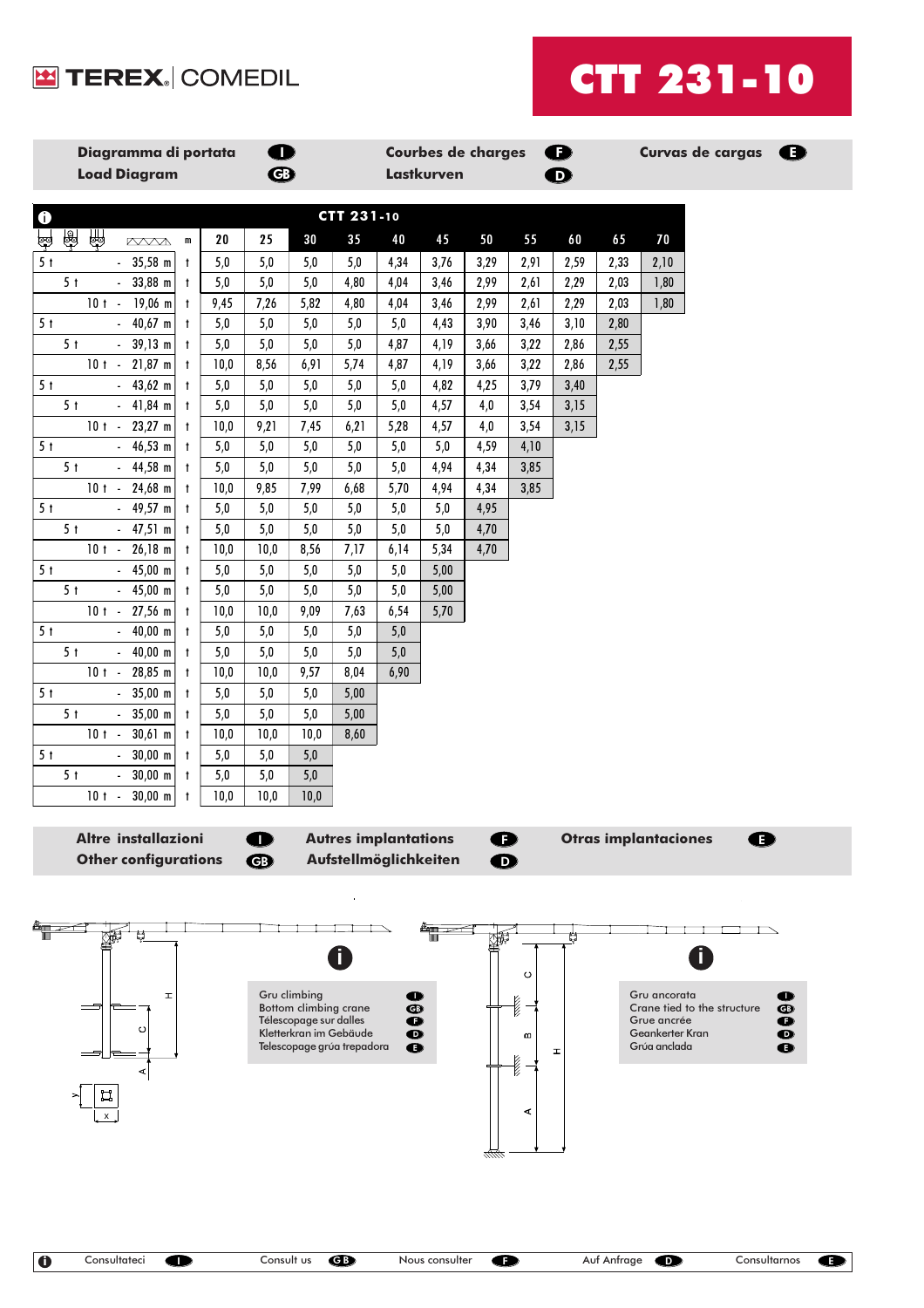



Höchste Hackenhöhe

Maxima altura bajo gancho

 $\bullet$  $\bullet$